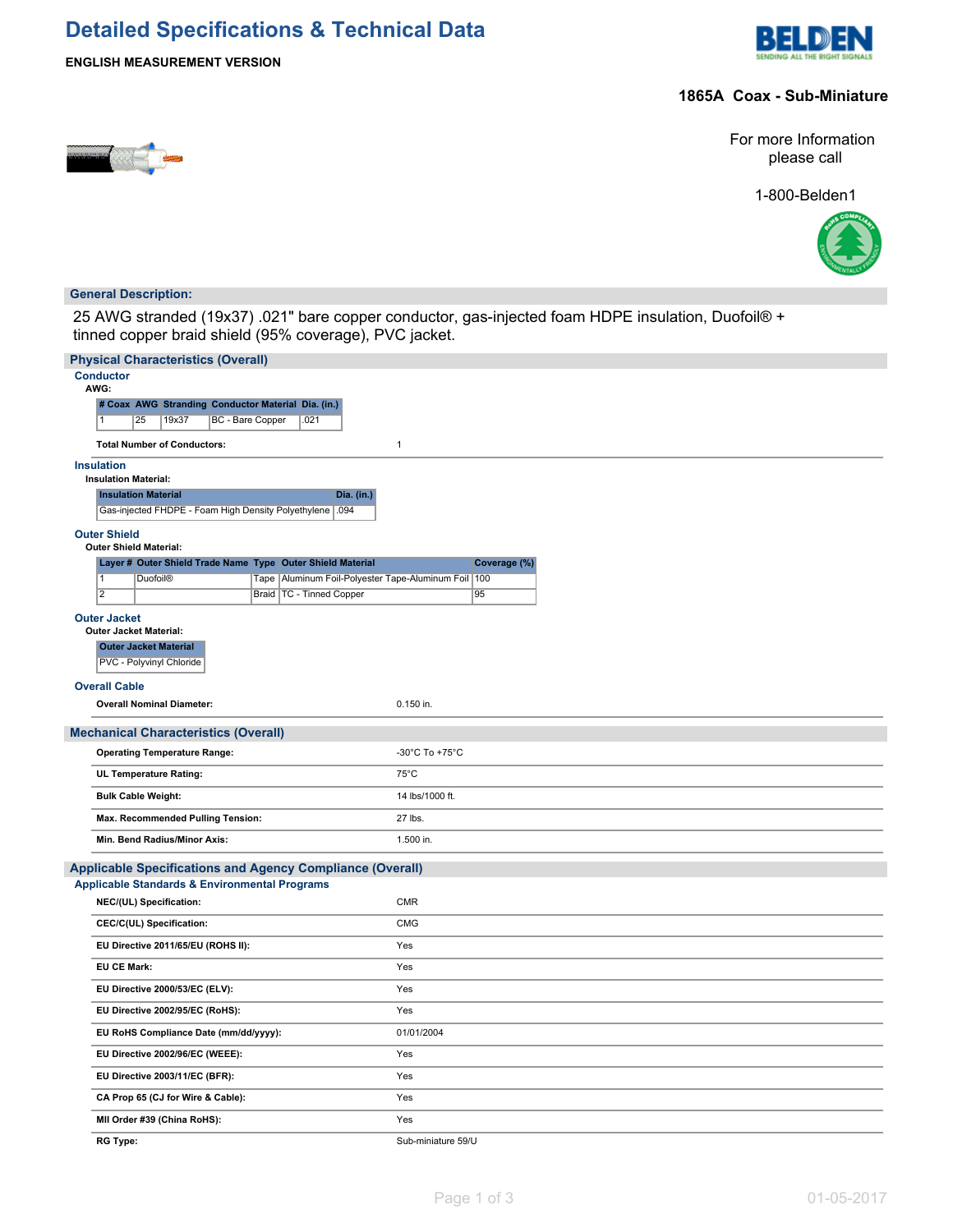# **Detailed Specifications & Technical Data**

## **ENGLISH MEASUREMENT VERSION**



### **1865A Coax - Sub-Miniature**

| <b>Flame Test</b>                         |                                                 |                                                                                                                                          |  |  |  |  |  |  |  |
|-------------------------------------------|-------------------------------------------------|------------------------------------------------------------------------------------------------------------------------------------------|--|--|--|--|--|--|--|
|                                           | <b>UL Flame Test:</b>                           | UL1666 Vertical Shaft                                                                                                                    |  |  |  |  |  |  |  |
| <b>Suitability</b>                        |                                                 |                                                                                                                                          |  |  |  |  |  |  |  |
|                                           | Suitability - Indoor:                           | Yes                                                                                                                                      |  |  |  |  |  |  |  |
|                                           |                                                 |                                                                                                                                          |  |  |  |  |  |  |  |
|                                           | Plenum/Non-Plenum                               |                                                                                                                                          |  |  |  |  |  |  |  |
|                                           | Plenum (Y/N):                                   | No                                                                                                                                       |  |  |  |  |  |  |  |
|                                           | <b>Electrical Characteristics (Overall)</b>     |                                                                                                                                          |  |  |  |  |  |  |  |
|                                           | Nom. Characteristic Impedance:                  |                                                                                                                                          |  |  |  |  |  |  |  |
| 75                                        | Impedance (Ohm)                                 |                                                                                                                                          |  |  |  |  |  |  |  |
|                                           |                                                 |                                                                                                                                          |  |  |  |  |  |  |  |
| Nom. Inductance:                          |                                                 |                                                                                                                                          |  |  |  |  |  |  |  |
|                                           | Inductance (µH/ft)                              |                                                                                                                                          |  |  |  |  |  |  |  |
|                                           | .093                                            |                                                                                                                                          |  |  |  |  |  |  |  |
|                                           | Nom. Capacitance Conductor to Shield:           |                                                                                                                                          |  |  |  |  |  |  |  |
| 16.5                                      | Capacitance (pF/ft)                             |                                                                                                                                          |  |  |  |  |  |  |  |
|                                           |                                                 |                                                                                                                                          |  |  |  |  |  |  |  |
|                                           | Nominal Velocity of Propagation:                |                                                                                                                                          |  |  |  |  |  |  |  |
| <b>VP</b> (%)<br>82                       |                                                 |                                                                                                                                          |  |  |  |  |  |  |  |
|                                           |                                                 |                                                                                                                                          |  |  |  |  |  |  |  |
| <b>Nominal Delay:</b>                     |                                                 |                                                                                                                                          |  |  |  |  |  |  |  |
| Delay (ns/ft)                             |                                                 |                                                                                                                                          |  |  |  |  |  |  |  |
| 1.24                                      |                                                 |                                                                                                                                          |  |  |  |  |  |  |  |
|                                           | Nom. Conductor DC Resistance:                   |                                                                                                                                          |  |  |  |  |  |  |  |
|                                           | DCR @ 20°C (Ohm/1000 ft)                        |                                                                                                                                          |  |  |  |  |  |  |  |
| 27.4                                      |                                                 |                                                                                                                                          |  |  |  |  |  |  |  |
|                                           | Nominal Outer Shield DC Resistance:             |                                                                                                                                          |  |  |  |  |  |  |  |
| 5.4                                       | DCR @ 20°C (Ohm/1000 ft)                        |                                                                                                                                          |  |  |  |  |  |  |  |
|                                           |                                                 |                                                                                                                                          |  |  |  |  |  |  |  |
| Nom. Attenuation:                         |                                                 |                                                                                                                                          |  |  |  |  |  |  |  |
| $\overline{1}$                            | Freq. (MHz) Attenuation (dB/100 ft.)            |                                                                                                                                          |  |  |  |  |  |  |  |
| 3.58                                      | .47<br>1.0                                      |                                                                                                                                          |  |  |  |  |  |  |  |
| $\overline{5}$                            | 1.1                                             |                                                                                                                                          |  |  |  |  |  |  |  |
| $\overline{7}$                            | 1.3                                             |                                                                                                                                          |  |  |  |  |  |  |  |
| 10                                        | 1.6                                             |                                                                                                                                          |  |  |  |  |  |  |  |
| 67.5                                      | 3.6                                             |                                                                                                                                          |  |  |  |  |  |  |  |
| 71.5                                      | 3.7                                             |                                                                                                                                          |  |  |  |  |  |  |  |
| 88.5                                      | 4.1                                             |                                                                                                                                          |  |  |  |  |  |  |  |
| 100                                       | 4.4                                             |                                                                                                                                          |  |  |  |  |  |  |  |
| 135<br>143                                | 5.0<br>5.1                                      |                                                                                                                                          |  |  |  |  |  |  |  |
| 180                                       | 5.8                                             |                                                                                                                                          |  |  |  |  |  |  |  |
| 270                                       | 7.1                                             |                                                                                                                                          |  |  |  |  |  |  |  |
| 360                                       | 8.2                                             |                                                                                                                                          |  |  |  |  |  |  |  |
| 540                                       | 10.1                                            |                                                                                                                                          |  |  |  |  |  |  |  |
| 720                                       | 11.8                                            |                                                                                                                                          |  |  |  |  |  |  |  |
| 750                                       | 12.0                                            |                                                                                                                                          |  |  |  |  |  |  |  |
| 1000                                      | 13.9                                            |                                                                                                                                          |  |  |  |  |  |  |  |
| 1500                                      | 17.0                                            |                                                                                                                                          |  |  |  |  |  |  |  |
| 2000                                      | 19.6                                            |                                                                                                                                          |  |  |  |  |  |  |  |
| 2250                                      | 20.8                                            |                                                                                                                                          |  |  |  |  |  |  |  |
| 3000                                      | 24.0                                            |                                                                                                                                          |  |  |  |  |  |  |  |
| <b>Voltage</b>                            | Max. Operating Voltage - UL:                    |                                                                                                                                          |  |  |  |  |  |  |  |
| 300 V RMS                                 |                                                 |                                                                                                                                          |  |  |  |  |  |  |  |
|                                           |                                                 |                                                                                                                                          |  |  |  |  |  |  |  |
|                                           | <b>Other Electrical Characteristic 1:</b>       | Impedance tested in accordance with ASTM D-4566 paragraph 48.2, option 2 using a 75 Ohm fixed bridge<br>and termination. 75 +/- 1.5 Ohms |  |  |  |  |  |  |  |
| <b>Other Electrical Characteristic 2:</b> |                                                 | Return Loss tested in accordance with ASTM D-4566 paragraph 50.3, using a 75 Ohm fixed bridge and                                        |  |  |  |  |  |  |  |
|                                           |                                                 | termination.                                                                                                                             |  |  |  |  |  |  |  |
|                                           | <b>Minimum Return Loss:</b>                     |                                                                                                                                          |  |  |  |  |  |  |  |
|                                           | Start Freq. (MHz) Stop Freq. (MHz) Min. RL (dB) |                                                                                                                                          |  |  |  |  |  |  |  |
| 5.000                                     | 850.000                                         | 21.000                                                                                                                                   |  |  |  |  |  |  |  |